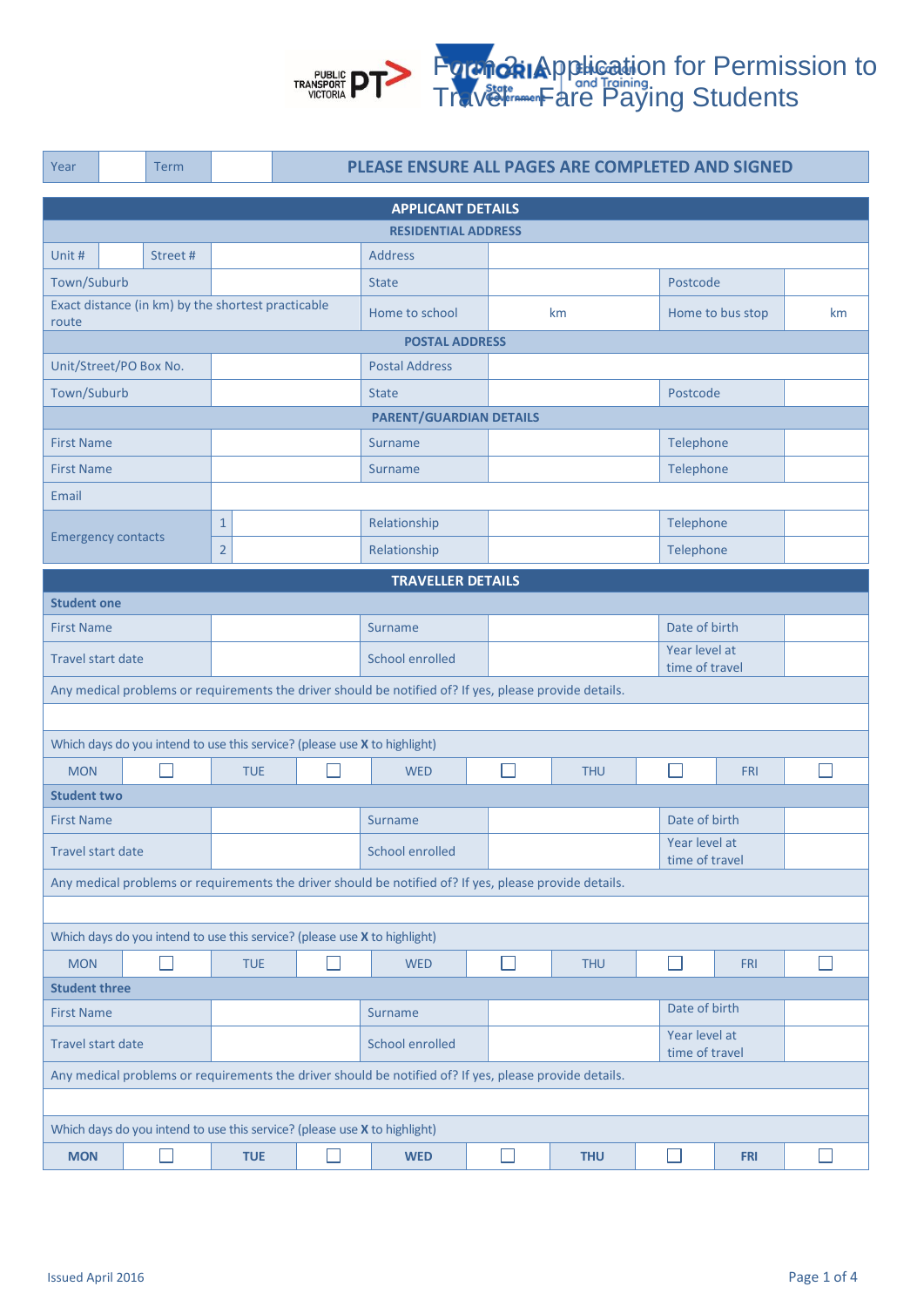| <b>OFFICE USE ONLY</b>                                                                                                                              |             |                                                           |                            |                                   |  |  |             |  |
|-----------------------------------------------------------------------------------------------------------------------------------------------------|-------------|-----------------------------------------------------------|----------------------------|-----------------------------------|--|--|-------------|--|
| <b>Date Form Submitted</b>                                                                                                                          | Received by |                                                           |                            |                                   |  |  |             |  |
| Date Form completed                                                                                                                                 |             | Parent/Guardian signed - Y/N?                             |                            | Eligibility assessed - Y/N?       |  |  |             |  |
| Waitlisted - Y/N?                                                                                                                                   |             | Student(s) signed - Y/N?                                  |                            | Application (s) Approved/Declined |  |  |             |  |
| Student is listed as ineligible and is required to pay a fare prior to travel approval - detail the fare Amount e.g. \$120 per term, \$480 per year |             |                                                           |                            |                                   |  |  |             |  |
| Student one                                                                                                                                         |             |                                                           |                            |                                   |  |  |             |  |
| Student two                                                                                                                                         |             |                                                           |                            |                                   |  |  |             |  |
| <b>Student three</b>                                                                                                                                |             |                                                           |                            |                                   |  |  |             |  |
| Fare Payment required -Y/N?                                                                                                                         |             | Has Parent/Guardian been invoiced Y/N?                    |                            |                                   |  |  | <b>Date</b> |  |
| Fares collected - Y/N?                                                                                                                              |             | Has Parent been notified in writing of travel status Y/N? |                            |                                   |  |  | <b>Date</b> |  |
|                                                                                                                                                     |             |                                                           | <b>BUS SERVICE DETAILS</b> |                                   |  |  |             |  |
| <b>AM Bus Service (s)</b>                                                                                                                           |             |                                                           |                            |                                   |  |  |             |  |
| <b>Bus route allocated</b>                                                                                                                          |             |                                                           | <b>Bus operator</b>        |                                   |  |  |             |  |
| Interchange details -if req.                                                                                                                        |             |                                                           | <b>Bus operator</b>        |                                   |  |  |             |  |
| Pick-up bus stop location                                                                                                                           |             |                                                           | Pick up time               |                                   |  |  |             |  |
| Drop off bus stop location                                                                                                                          |             | Drop off time                                             |                            |                                   |  |  |             |  |
| Seat number allocated                                                                                                                               |             | <b>Bus roll updated</b>                                   |                            |                                   |  |  |             |  |
| <b>Comments:</b>                                                                                                                                    |             |                                                           |                            |                                   |  |  |             |  |
| <b>PM Bus Service (s)</b>                                                                                                                           |             |                                                           |                            |                                   |  |  |             |  |
| <b>Bus route allocated</b>                                                                                                                          |             |                                                           | <b>Bus operator</b>        |                                   |  |  |             |  |
| Interchange details -if req.                                                                                                                        |             |                                                           | <b>Bus operator</b>        |                                   |  |  |             |  |
| Pick-up bus stop location                                                                                                                           |             |                                                           | Pick up time               |                                   |  |  |             |  |
| Drop off bus stop location                                                                                                                          |             |                                                           | Drop off time              |                                   |  |  |             |  |
| Seat number allocated                                                                                                                               |             |                                                           | <b>Bus roll updated</b>    |                                   |  |  |             |  |
| <b>Comments:</b>                                                                                                                                    |             |                                                           |                            |                                   |  |  |             |  |
|                                                                                                                                                     |             |                                                           |                            |                                   |  |  |             |  |
|                                                                                                                                                     |             |                                                           |                            |                                   |  |  |             |  |

# **OFFICE USE ONLY**

IMPORTANT:

- When advising Parents/Guardians that a fare payment is required, it is important to communicate the full fare amount and the fare payable due date prior to advising that travel is approved.

- Parents/Guardians must be advised that travel cannot be approved until fare payment (term by term) is made.

- Please ensure that all fares collected are recorded on the fares acquittal template, available on the Department's website.

|  | School Bus Coordinator Name (please print): |  |  |
|--|---------------------------------------------|--|--|
|  |                                             |  |  |

School Signature – Coordinating Principal / Delegate signature:

Date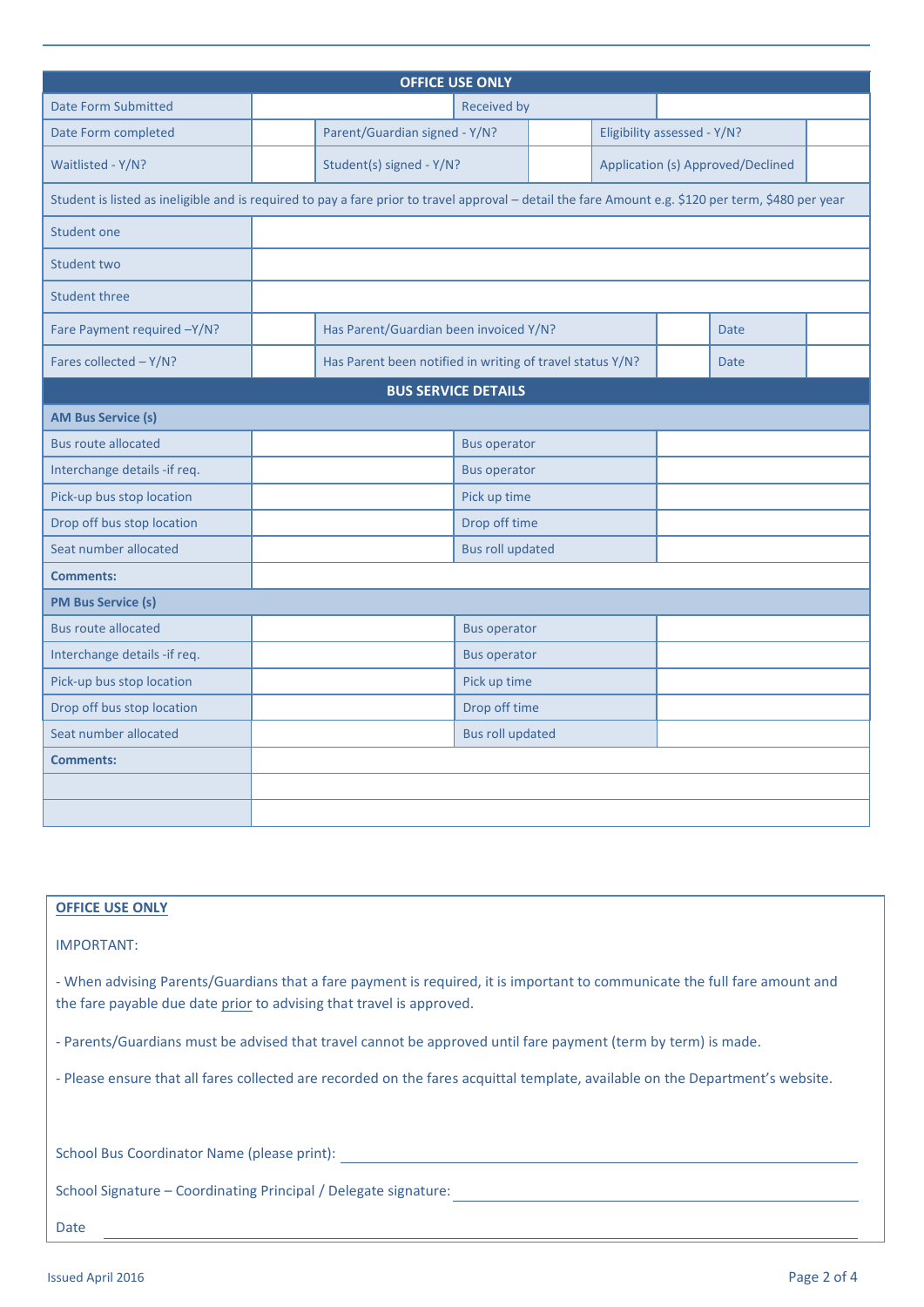# **Conditions of Travel**

To ensure the safety of all passengers on school buses, the following conditions apply at all times.

## **To ensure safe travel on school buses, students must agree to the following:**

- Not to play on the road at the bus stop or try to get on the bus before it has stopped.
- Make sure you and your belongings are inside the bus at all times.
- Not throw anything from a bus window or have anything hanging out a window.
- Place bags and other belongings in the allocated storage areas.
- Get on and off the bus quietly and in an orderly manner.
- Stay in your seat while the bus is moving.
- Not distract drivers with screaming, shouting or unruly behaviour.
- When you get off the bus only cross the road when the bus has left and it is safe to do so.
- No dangerous or flammable goods are allowed on the bus, for example aerosol cans.
- Travel on the bus service allocated to you, to and from your approved bus stop only. Do not change to one that will take you to a sports or social event.
- Wear a seat belt where fitted.

#### **To ensure students are considerate to one another and their bus driver, they must agree to:**

- In the morning, arrive at the bus stop 10 minutes prior to departure.
- Not eat, drink or smoke while on the school bus.
- In the morning, let the school and driver know if you will not be travelling home on the bus that day.
- Use a standard conversational tone and not use offensive language or call out to others on board or to passing traffic or people.
- Listen to the bus driver and bus captain. They are responsible for maintaining school bus safety and also have the authority to report any vandalism or misbehaviour including but not limited to bullying, teasing, or aggression.
- Leave your bike in a safe and secure place if riding to the bus stop. Public Transport Victoria and the Department of Education and Training are unable to accept responsibility for the safety of your bike.
- Behaving inappropriately on a school bus places the safety and wellbeing of all on board at risk.

#### **Non-compliance with any of the above conditions may result in the following:**

- The driver will stop the bus.
- The student's name and full details of the breach will be recorded.
- The student will be transported to school or to their normal drop off.
- The breach will be reported to the coordinating principal.
- The coordinating principal will take disciplinary measures in accordance with the guidelines below.
- In rare and exceptional circumstances, and only as a last resort, drivers are authorised to eject passengers from a bus.

#### **Following the report of a relevant incident, the coordinating principal may take the disciplinary action below:**

- First offence verbal warning to student.
- Second offence written warning to parent/guardian.
- Third offence one week suspension of student from school bus travel.
- Fourth offence the student will not be allowed to travel on the school bus for the remainder of the year.

#### **A serious offence that endangers other students, bus staff or property will result in immediate suspension.**

## **Responsibilities of parents/guardians**

- Parents/guardians are responsible for transporting their children to and from authorised bus stops and their safety at the bus stop while waiting for the bus.
- Supervision is not provided at roadside bus stops. Parents/guardians are responsible for their children upon disembarking the afternoon service.
- Parents waiting for bus passengers at a roadside bus stop should wait on the same side of the road as the bus to prevent accidents.
- School bus travel is a privilege and not a right and consequences will follow a breach of these conditions.
- It is understood that bus travel is provided and accepted on these conditions.